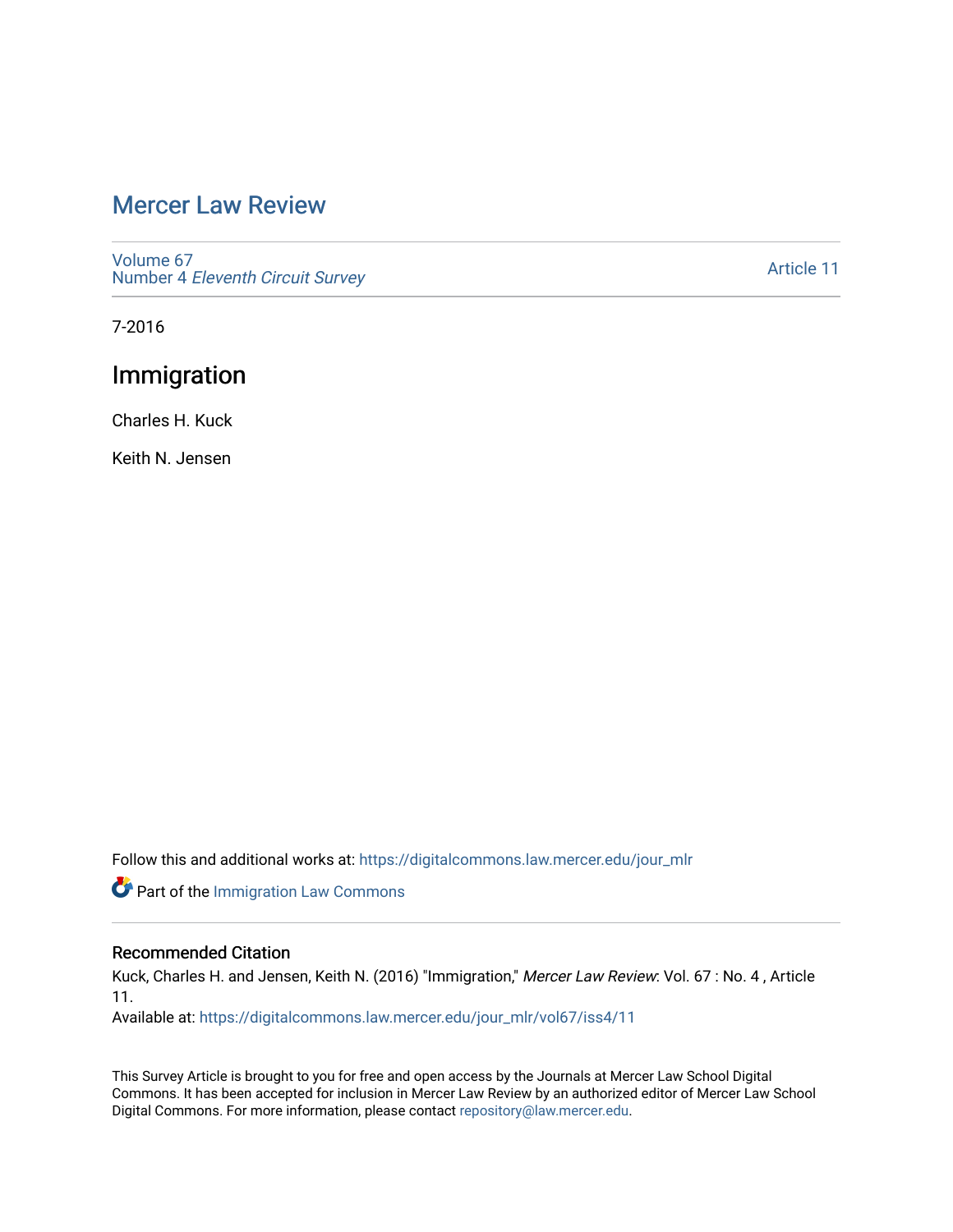# **Immigration**

### **by Charles H. Kuck\* and Keith N. Jensen"**

During the January **1, 2015** to December **31, 2015** survey period, the Eleventh Circuit courts decided hundreds of cases affecting immigration law. The following is a discussion of some of those decisions that clarified important issues pertaining to immigration law in the Eleventh Circuit.

#### I. SUBJECT MATTER JURISDICTION REQUIREMENTS FOR JUDICIAL REVIEW OF IMMIGRATION **CASES**

In *Indrawati v. United States Attorney General,'* the United States Court of Appeals for the Eleventh Circuit reaffirmed the jurisdictional requirements for its review of immigration cases, holding that the appellant did not exhaust her administrative remedies, resulting in the dismissal of two of her three claims brought on appeal.' The Eleventh Circuit held that it lacks subject matter jurisdiction to review a final order in an immigration case, unless the petitioner has exhausted all available administrative remedies.' The court summarized that this requires the petitioner to have presented the issue on appeal before the Board of Immigration Appeals (BIA) with sufficient factual and legal

**<sup>\*</sup>** Managing Partner, Kuck Immigration Partners **LLC,** Atlanta, Georgia. Adjunct Professor of Law, Emory University School of Law. Brigham Young University (B.A., **1986);** Arizona State University Law School **(J.D., 1989).** Member, State Bar of Georgia.

**<sup>\*\*</sup>** Associate, Kuck Immigration Partners **LLC,** Atlanta, Georgia. Brigham Young University (B.A., 2010); Southern Methodist University, Dedman School of Law **(J.D., 2015).**

**<sup>1. 779</sup> F.3d** 1284 (11th Cir. **2015).**

<sup>2.</sup> *Id.* at **1289.**

**<sup>3.</sup>** *Id.* at **1297.** "We lack jurisdiction to review final orders in immigration cases unless 'the alien has exhausted all administrative remedies available to the alien as of right.' **A** petitioner fails to exhaust her administrative remedies with respect to a particular claim when she does not raise that claim before the [Board of Immigration Appeals]." *Id.* (citations omitted) (quoting **8 U.S.C. § 1252(d)(1)** (2012)).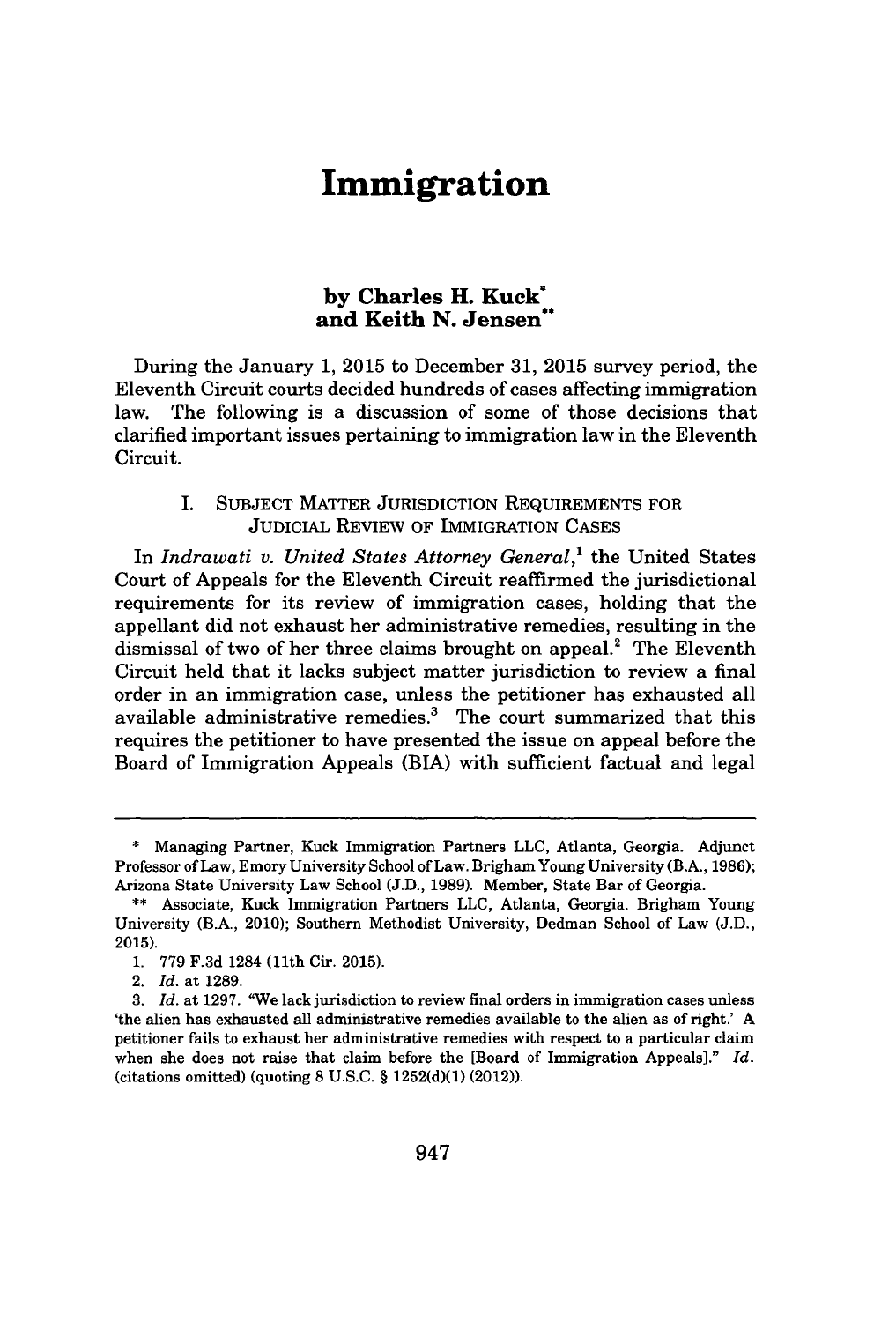discussion to enable a legitimate review of the immigration judge's holding.4 This serves two purposes: **(1)** it prevents interference with administrative procedure and (2) it ensures the administrative agency, charged with review of the issue, is not avoided in *its* responsibility to review the issue on appeal prior to an appellate decision.<sup>5</sup>

The Eleventh Circuit denied review of Indrawati's claims that she was denied both a sufficient opportunity to address the discrepancies between her asylum application and testimony before the immigration court and that she was denied due process **by** the immigration court's admission of a memorandum drafted **by** the Texas Service Center, which was based upon an interview conducted with Indrawati's mother that contradicted her asylum claim.<sup>6</sup> The court reasoned that Indrawati failed to exhaust her administrative remedies **by** not addressing either of these arguments in her appellate brief submitted to the BIA.' Thus, the Eleventh Circuit held that it lacked the requisite subject matter jurisdiction to resolve those two issues on appeal.<sup>8</sup>

The United States District Court for the Southern District of Georgia applied this same standard to a petitioner who filed an action for a writ of habeas corpus while he was detained in Immigration and Customs Enforcement (ICE) custody. The district court in *Thomas v. ICE,<sup>9</sup>* refused to consider petitioner's claim that his ICE detainer should be terminated because he should be released into treatment at a halfway house, rather than detained **by** ICE, which negatively impacted his public safety factor and resulted in a longer sentence.<sup>10</sup> The magistrate judge dismissed the claim, finding that the petitioner had not exhausted his administrative remedies and thus the court did not have subject matter jurisdiction.<sup>11</sup>

Further, the petitioner argued that he was eligible for United States citizenship through his status as a stepchild of a United States citizen prior to turning eighteen.<sup>12</sup> The court also dismissed this claim for lack of subject matter jurisdiction as the petitioner had not exhausted his administrative remedies.<sup>13</sup> Here, the petitioner filed the appropriate application with the United States Citizenship and Immigration Services

**8.** *Id.* at **1297.**

- **10.** *Id.* at **\*2-3.**
- **11.** *Id.* at **\*1, \*7, \*12-13.**
- 12. *Id.* at \*2.
- **13.** *Id.* at **\*12-13.**

*<sup>4.</sup> Id.*

**<sup>5.</sup>** *Id.* at **1298.**

*<sup>6.</sup> Id.* at **1297-99.**

*<sup>7.</sup> Id.* at **1297, 1299.**

**<sup>9.</sup>** No. 5:13-cv-126, **2015 U.S.** Dist. **LEXIS** 114784 **(S.D.** Ga. Aug. **28, 2015).**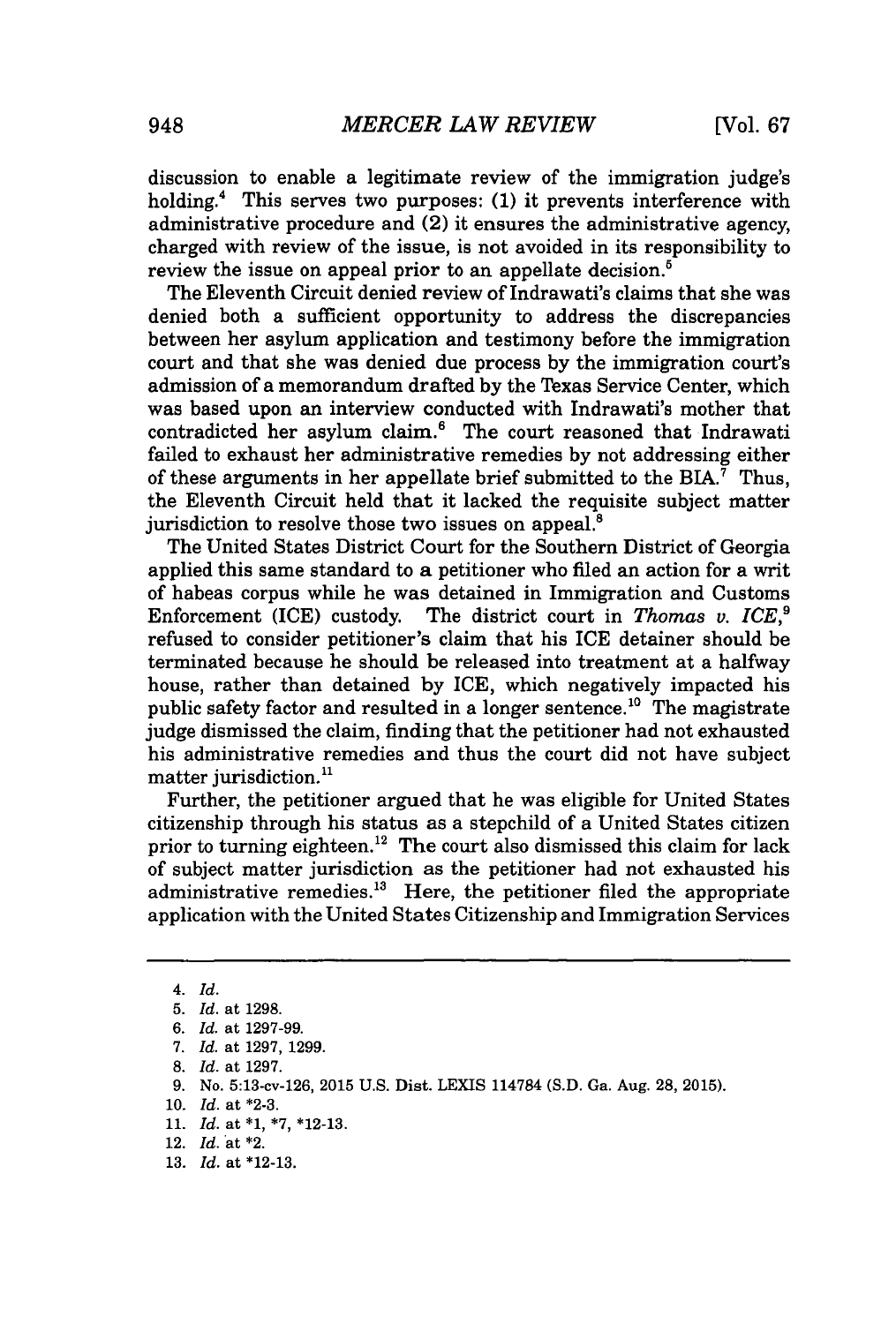**(USCIS),** Form **N-600.** However, that application had not yet been adjudicated, and thus the court did not have subject matter jurisdiction to review the pending application prior to an initial adjudicatory decision and subsequent administrative appellate processes for review.<sup>15</sup>

#### II. **REASONABLE** CONSIDERATION **AND** ADMINISTRATIVE REVIEW

The Eleventh Circuit's holding in *Indrawati* also clarified the degree to which the BIA is required to review decisions on appeal.<sup>16</sup> The Eleventh Circuit cited *Indrawati* in a recent unpublished opinion, stating,

In making this assessment, the agency shall consider "all evidence relevant to the possibility of future torture." However, each claim or piece of evidence presented **by** the petitioner need not be specifically addressed-a decision-maker may omit discussion of some evidence and still give reasoned consideration. We will remand only when the decision was so lacking in reasoned consideration that review becomes impossible.<sup>18</sup>

#### III. **SOUTHERN** DISTRICT OF FLORIDA HOLDS ADMINIS-TRATION OF INVOLUNTARY NUTRITION CONSTITUTIONAL

In *Department of Homeland Security, Immigration & Customs Enforcement v. Ayvazian*,<sup>19</sup> the United States District Court for the Southern District of Florida granted an emergency court order granting permission to administer involuntary nutrition to three noncitizens in ICE detention.<sup>20</sup> There, three noncitizens started a hunger strike to protest their detention.<sup>21</sup> A medical official for the Department of Homeland Security **(DHS)** testified that due to the hunger strike, ICE had three available options: **(1)** let the protesting individuals die, (2) administer involuntary nutrition, or **(3)** end the detention of the three individuals participating in the hunger strike.<sup>22</sup> The court found the

22. *Id.* at \*12.

<sup>14.</sup> *Id. at* **\*10.**

**<sup>15.</sup>** *Id.* at **\*10-11.**

*<sup>16.</sup> See Indrawati,* **779 F.3d** at **1298.**

**<sup>17.</sup>** Camelien v. **U.S.** Att'y Gen., No. **15-10239, 2016 U.S. App.** LEXIS 109(11th Cir. Jan. **7, 2016)** (citations omitted) (quoting **8** C.F.R. *§* **208.16(c)(3) (2015)).**

**<sup>18.</sup>** *Id.* at **\*7.**

**<sup>19.</sup>** No. 15-23213-Civ-Scola; **2015 U.S.** Dist. LEXIS **121363 (S.D.** Fla. Sept. **11, 2015).**

<sup>20.</sup> *Id.* at **\*1.**

<sup>21.</sup> *Id.*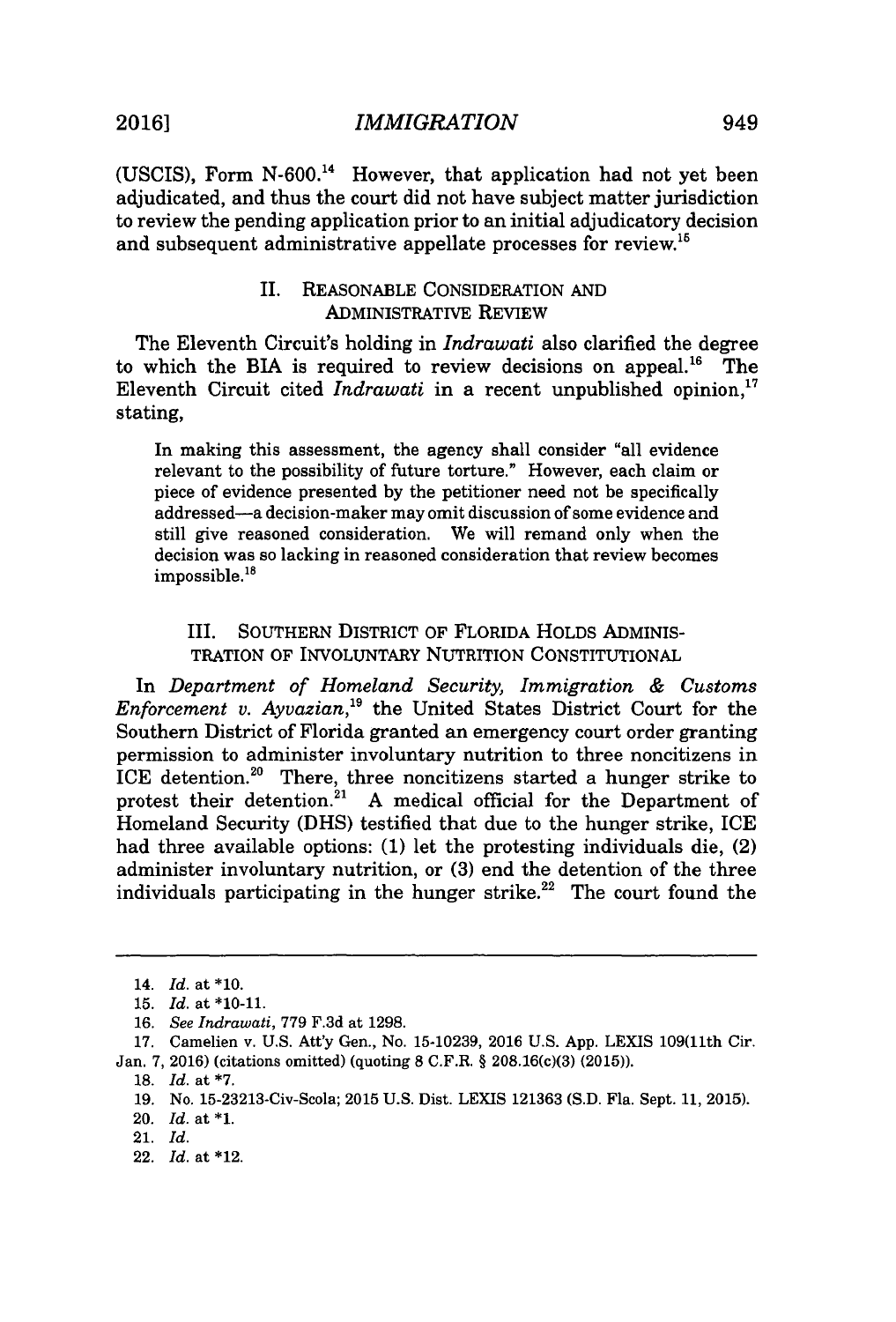first and third options unreasonable and approved the motion to administer involuntary nutrition to the detainees.<sup>23</sup>

#### IV. CLASSIFICATION OF **AGGRAVATED FELONIES AND** CRIMES INVOLVING MORAL TURPITUDE

In *Walker v. United States Attorney General,24* the Eleventh Circuit held that operating a "chop shop" is an aggravated felony offense and in the alternative that it is a crime involving moral turpitude (CIMT) under the categorical approach. $25$  Under the Immigration and Nationality Act  $(INA)^{26}$  an alien who commits an aggravated felony is removable.<sup>27</sup> Under 8 U.S.C.  $\frac{6}{9}$  1227(a)(2)(A)(ii),<sup>28</sup> a noncitizen who commits more than two crimes involving moral turpitude is removable.<sup>29</sup> A noncitizen who admits committing a CIMT or who admits committing acts that constitute the essential elements of a CIMT is inadmissible.<sup>30</sup> The Florida statute at issue specifically provides the following: "Whoever utters and publishes as true a false, forged or altered record, deed, instrument or other writing **. . .** knowing the same to be false, altered, forged or counterfeited, with intent to injure or defraud any person, shall be guilty of a felony of the third degree. **. . .""**

The Eleventh Circuit held the offense at issue requires deceit, as the offender knowingly makes a false representation regardless of the specific intent required under the statute. $32$  An aggravated felony theft offense is defined as "a theft offense (including receipt of stolen property) or burglary offense for which the term of imprisonment [is] at least one year."<sup>33</sup> The United States Supreme Court held that the term "theft offense" in 8 U.S.C.  $\S$  1101(a)( $4\overline{3}$ )(G)<sup>34</sup> referred to the generic definition of theft: "taking of property or [exercising] control over property without consent with the criminal intent to deprive the owner of rights and benefits of ownership, even if such deprivation is less than total or

- **26. 8 U.S.C. §§ 1101-1537** (2012).
- **27. 8 U.S.C. §** 1227(a)(2)(A)(iii) (2012).
- **28. 8 U.S.C. §** 1227(a)(2)(A)(ii) (2012).
- **29.** *Id.*
- **30. 8 U.S.C. §** 1182(a)(2)(i)(I) (2012).
- **31. FLA. STAT. ANN. § 831.02** (West **2006).**
- **32.** *Walker,* **783 F.3d** at **1228-29.**
- **33. 8 U.S.C. §** 1101(a)(43)(G) (2012).
- 34. **8 U.S.C. §** 1101(a)(43)(G).

**<sup>23.</sup>** *Id.* at **\*12-13.**

<sup>24.</sup> **783 F.3d 1226** (11th Cir. **2015).**

**<sup>25.</sup>** *Id.* at **1229.**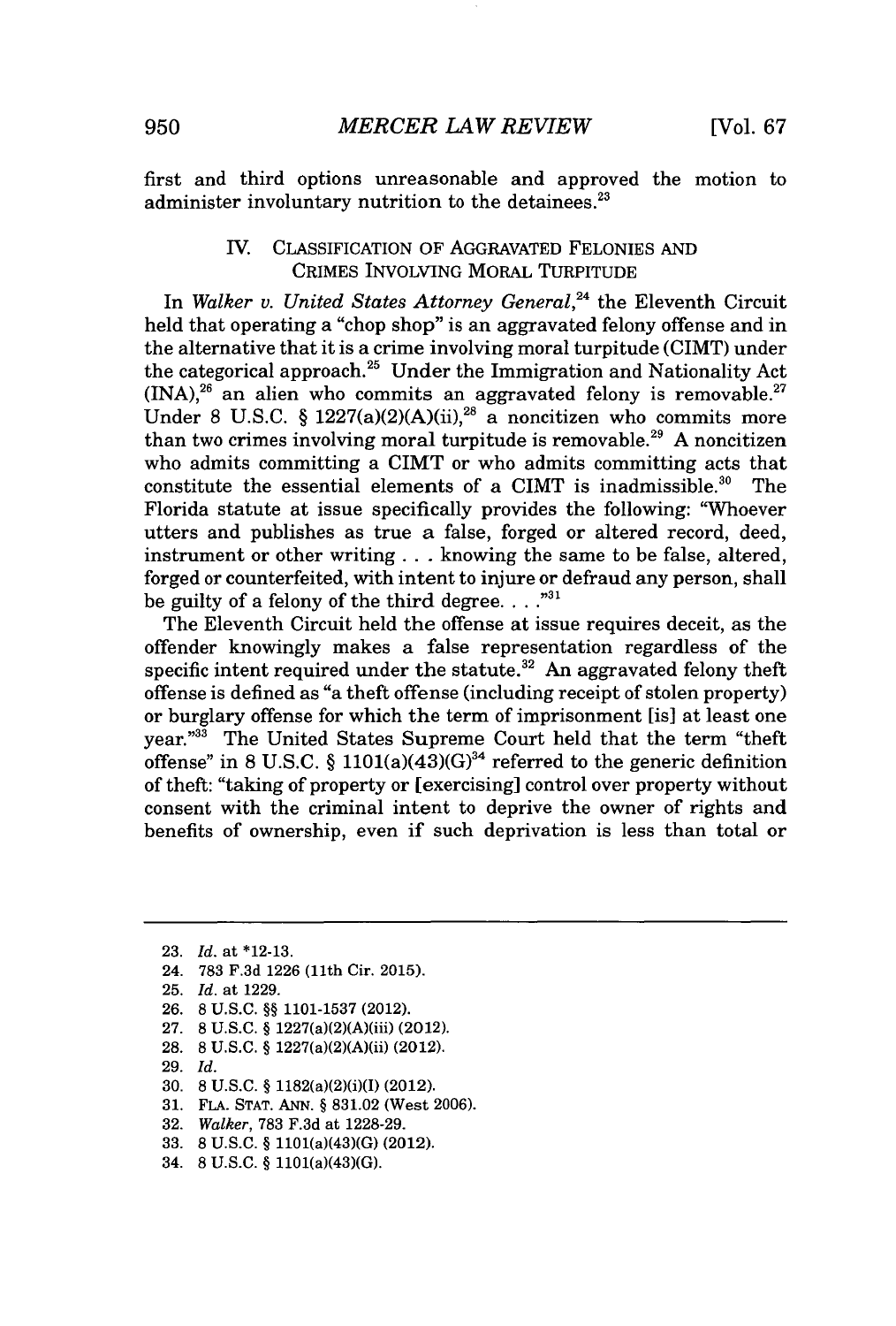permanent."<sup>35</sup> Both the BIA and the lower courts interpreted the theft provision in the same manner, finding that "a taking of property constitutes a 'theft' whenever there is criminal intent to deprive the owner of the rights and benefits of ownership, even if such deprivation is less than total or permanent."<sup>36</sup> Here, the Eleventh Circuit held the offense of uttering a forged instrument requires a level of deceit, justifying the classification as an aggravated felony under **8 U.S.C.**  $\frac{101(a)(43)(G)^{37}}{6}$ 

Applying the categorical approach adopted from *Fajardo v. United States Attorney General,"* the Eleventh Circuit held, under **8 U.S.C.**  $§$  1182(2)(A)(i)(I),<sup>39</sup> the offense of uttering a forged instrument is a CIMT.4<sup>0</sup>**A** CIMT refers generally to the following:

[Clonduct which is inherently base, vile, or depraved, and contrary to the accepted rules of morality and the duties owed between persons or to society in general **.** . **..** Moral turpitude has been defined as an act which is per se morally reprehensible and intrinsically wrong, or malum in se, so it is the nature of the act itself and not the statutory prohibition of it which renders a crime one of moral turpitude.<sup>41</sup>

Crimes involving moral turpitude involve reprehensible conduct that is committed intentionally or with some other form of scienter, be it specific intent, deliberateness, willfulness, or recklessness.<sup>42</sup> Whether a crime involves moral turpitude "depends upon the inherent nature of the offense, as defined in the relevant statute, rather than the circumstances surrounding a defendant's particular conduct."<sup>43</sup>

Here, the Eleventh Circuit simply held that because the crime of uttering a forged instrument "involves deceit," it qualifies as a CIMT and a "behavior that runs contrary to accepted societal duties and involves dishonest or fraudulent activity."<sup>44</sup> The Eleventh Circuit reasoned that, at the very least, knowingly aiding and abetting the operation to conceal

**<sup>35.</sup>** Gonzales v. Duenas-Alvarez, 549 **U.S. 183, 189 (2007)** (quoting Penuliar v. Gonzales, 435 **F.3d 961, 969** (9th Cir. **2006)).**

**<sup>36.</sup>** *In re* V-Z-S-, 2000 BIA LEXIS **13,** at **\*19-20** (B.I.A. Aug. **1,** 2000).

**<sup>37.</sup>** *Walker,* **783 F.3d** at **1228-29.**

**<sup>38. 659</sup> F.3d 1303** (11th Cir. 2011).

**<sup>39. 8</sup> U.S.C.** *§* 1182(2)(A)(i)(1) **(2013).**

<sup>40.</sup> *Walker,* **783 F.3d** at **1228-29;** *see also Fajardo,* **659 F.3d** at **1305.**

<sup>41.</sup> *In re* Franklin, 1994 BIA LEXIS **15,** at **\*3** (B.I.A. Sept. **3,** 1994).

<sup>42.</sup> *See id.*

<sup>43.</sup> Sosa-Martinez v. **U.S.** Att'y Gen., 420 **F.3d 1338,** 1342 (11th Cir. **2005)** (quoting Itani v. Ashcroft, **298 F.3d 1213, 1216** (11th Cir. 2002)).

<sup>44.</sup> *Walker,* **783 F.3d** at **1229** (quoting *Itani,* **298 F.3d** at **1216).**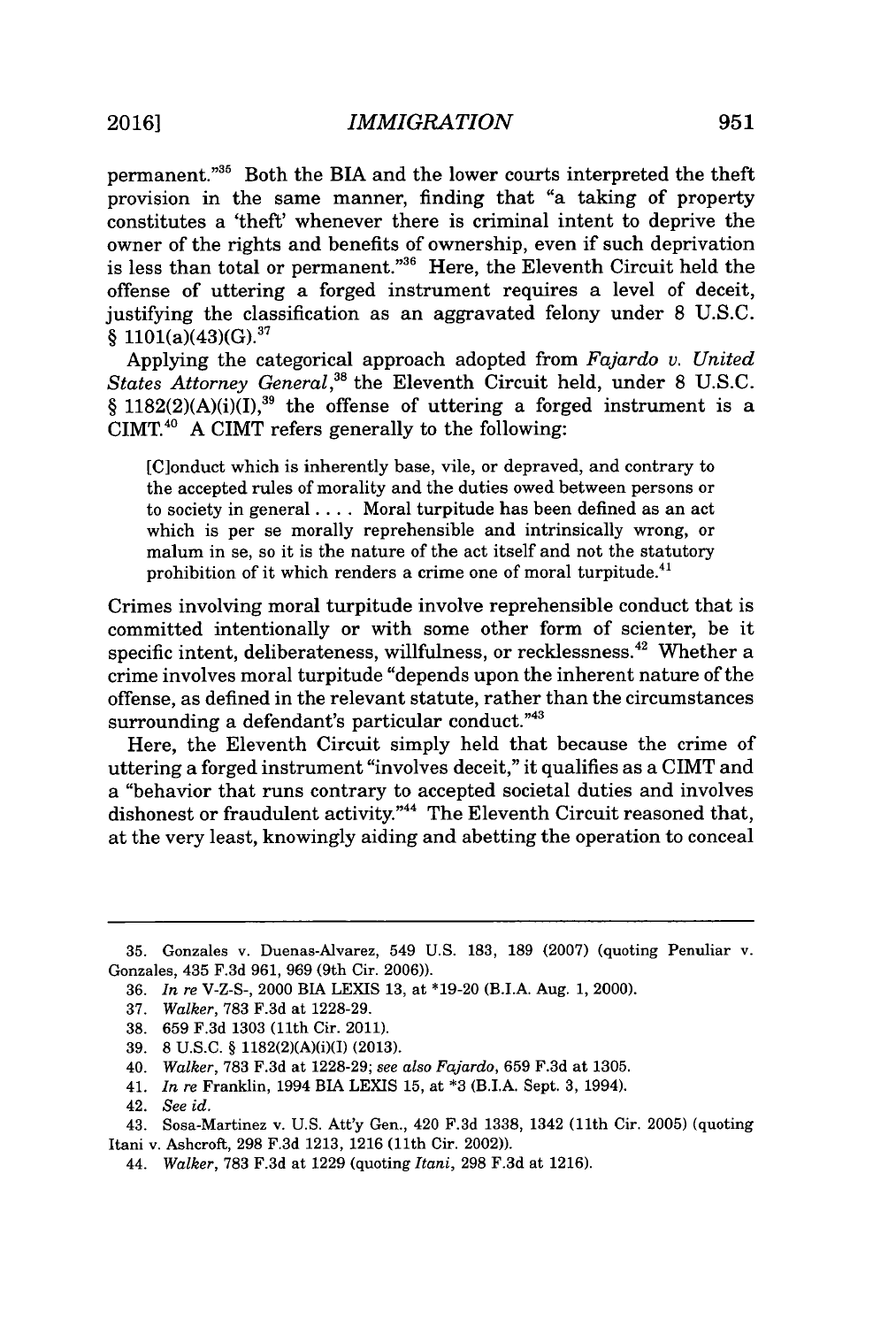or house parts amounts to deceit and dishonesty sufficient to justify the classification of CIMT.<sup>45</sup>

Comparatively, an immigration judge in Atlanta found that a respondent who had been convicted twice for shoplifting under section 16-8-14 of the Official Code of Georgia Annotated **(O.C.G.A.) <sup>4</sup><sup>6</sup>**was not removable under 8 U.S.C.  $\S$  1227(a)(2)(A)(ii).<sup>47</sup> In the unpublished decision, the judge held that **DHS** did not meet its burden to show **by** clear and convincing evidence that the respondent is deportable."' The judge applied the categorical approach under *Fajardo,* finding that the offense of shoplifting under **O.C.G.A.** *§* 16-8-14 does not require the same intent to deceive required for a CIMT.49 Specifically, in Georgia,

**A** person commits the offense of theft **by** shoplifting when he alone or in concert with another person, with the intent of appropriating merchandise to his own use without paying for the same or to deprive the owner of possession thereof or of the value thereof, in whole or in part **...** Conceals or takes possession of the goods or merchandise of any store or retail establishment.<sup>50</sup>

The court determined that because one could be convicted of the offense without the intent to permanently deprive another of possession, this offense does not amount to the level of a CIMT, and the respondent was not removable on these grounds.<sup>51</sup>

### V. **ELEVENTH** CIRCUIT DISMISSES **CHALLENGE** TO **DHS** AUTHORITY TO ISSUE 2012 H-2B REGULATIONS FOR LACK OF **STANDING**

The Eleventh Circuit dismissed a claim in which the petitioners challenged the authority of the Department of Labor (DOL) to promulgate  $H-2B$  regulations.<sup>52</sup> The  $H-2B$  nonimmigrant visa program The H-2B nonimmigrant visa program permits employers to hire foreign workers to come temporarily to the United States and perform temporary nonagricultural services or labor

<sup>45.</sup> *Id.* at **1227, 1228-29.**

<sup>46.</sup> **O.C.G.A. §** 16-8-14 (2011 **&** Supp. **2015).**

*<sup>47.</sup> Order of the Immigration Judge,* AMERICAN IMMIGRATION LAWYERS ASSOCIATION, *availabe at* www.ga-al.com/wp-content/uploads/2015/09/GA-shoplifting-not-CIMT.pdf (last visited Feb. 2, **2016)** (providing a heavily redacted copy of an immigration court order). 48. *Id.*

*<sup>49.</sup> Id.; see also Fajardo,* **659 F.3d** at **1305.**

**<sup>50.</sup> O.C.G.A. §** 16-8-14(a)(1).

**<sup>51.</sup>** *Order of the Immigration Judge, supra* note 47.

**<sup>52.</sup>** Bayou Lawn **&** Landscape Servs. v. Sec'y, United States DOL, **621** F. App'x **620, 621** (11th Cir. **2015).**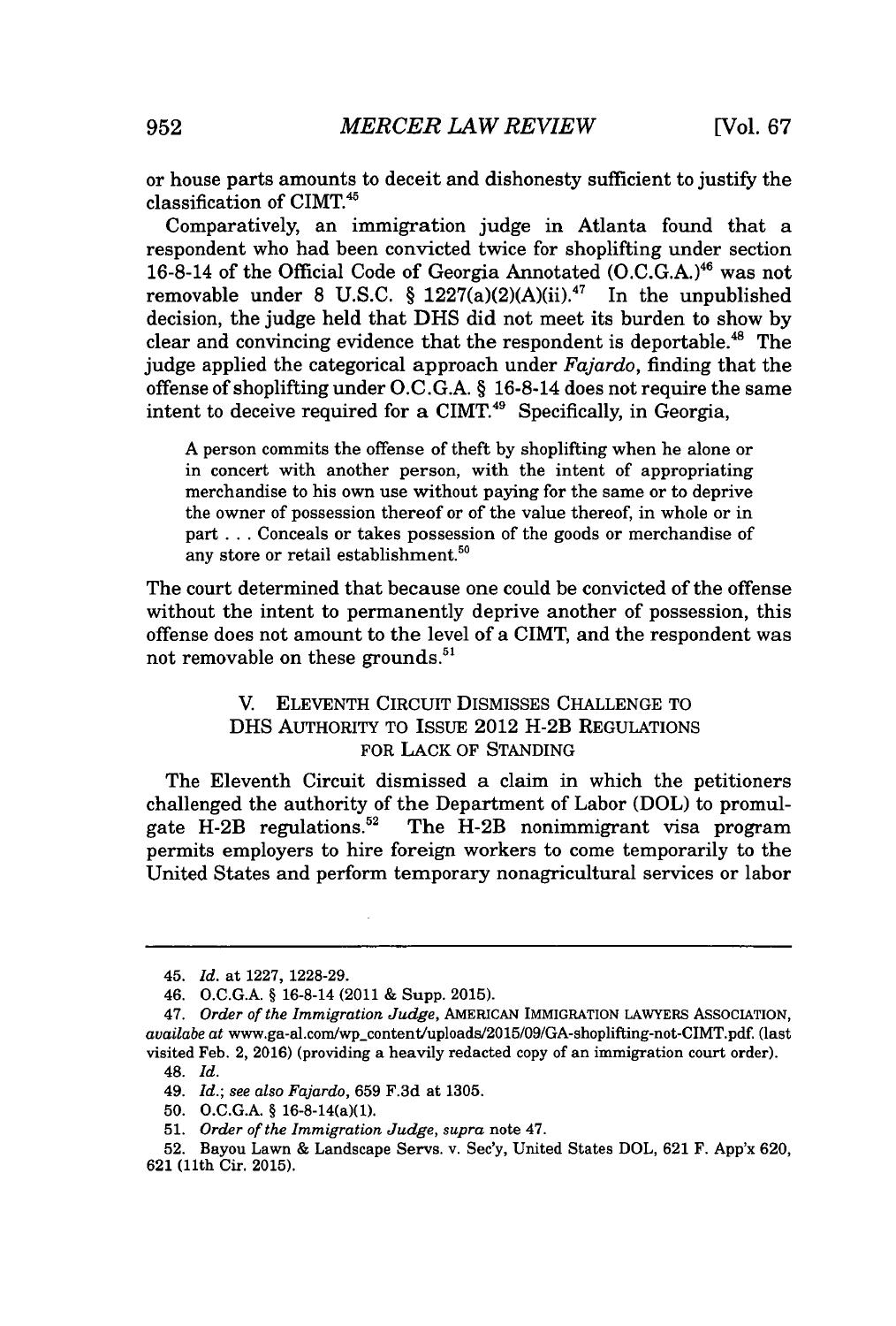on a one-time, seasonal, peakload, or intermittent basis.<sup>53</sup> In February 2012, the DOL issued regulations altering the H-2B nonimmigrant visa program, specifically limiting when and how employers could hire foreign workers under the program.<sup>54</sup> Initially, the district court found that the DOL did not have the authority to promulgate the regulations at issue; rather, the authority was properly held **by** the **DHS."** However, in early **2015,** DOL and **DHS** jointly filed new H-2B regulations, which superseded the regulations at issue, making this particular suit moot.<sup>56</sup> Thus, the court dismissed the action for lack of standing.<sup>57</sup>

**<sup>53.</sup>** *H-2B Certification for Temporary Non-Agricultural Work,* **DEPARTMENT OF LABOR,** (Oct. 22, **2009)** https://www.foreignlaborcert.doleta.gov/h-2b.cfm.

<sup>54.</sup> *Bayou Lawn & Landscape Servs.,* **621** F. App'x at **621.**

**<sup>55.</sup>** *Id.*

**<sup>56.</sup>** *Id.*

**<sup>57.</sup>** *Id.*